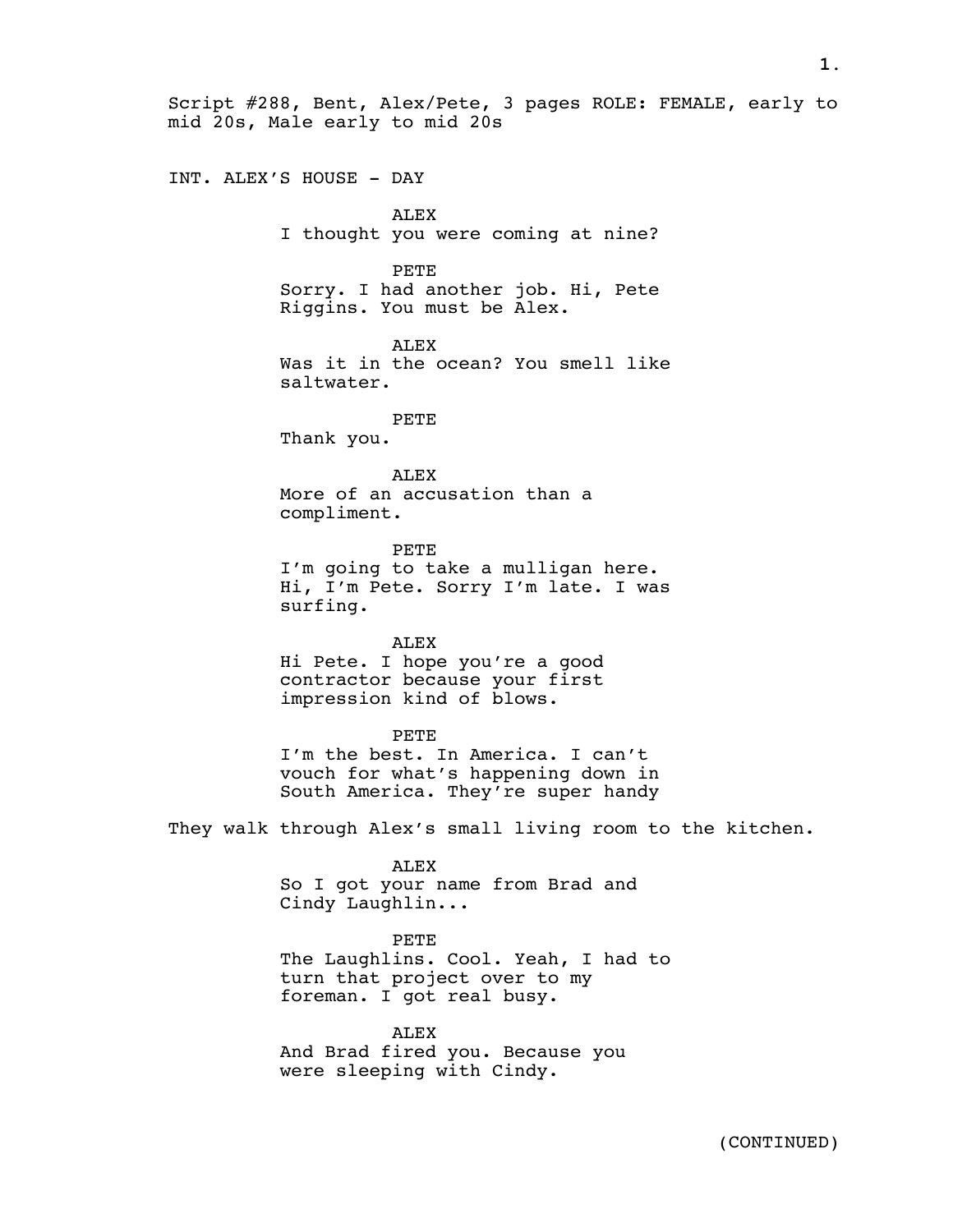1 PETE That was a factor too. Can I be honest?

ALEX Doesn't seem like it.

PETE

The Laughlin project wandered into a moral gray area but have you seen their kitchen? I knocked it out of the park.

ALEX Cindy was very impressed.

PETE And I think Brad was too. In his heart of hearts.

They enter the kitchen. It's cramped and out-dated. Alex rolls out some plans. Through out the following, Pete is doing a walk-thru; inspecting counters, opening cabinets, running the sink, etc...

> ALEX I want to totally re-do it. Floors, cabinets, new appliances. And I want to blow out this wall and put in a breakfast nook. What do you think?

PETE So, are you just moving in?

ALEX Yeah. I'm downsizing. Divorce. I recently released a bastard back into the wild.

PETE The beach is a good habitat for bastards. We thrive here. He's in the old house?

ALEX Nope, he got a smaller place. In prison.

PETE He's not in for anything violent or jealous in nature I hope.